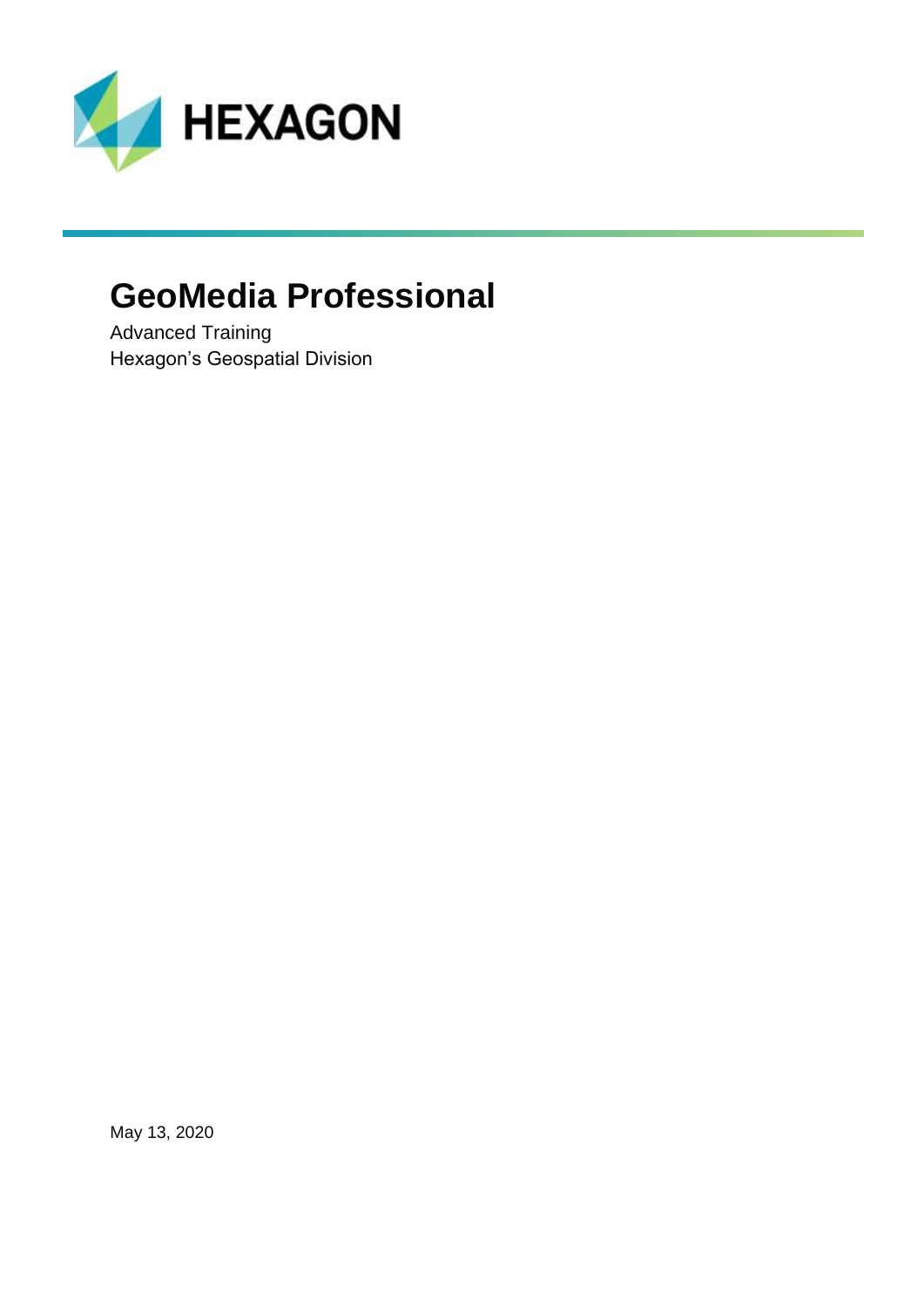

# **Scope**

The objective of this training is to provide you with an Advanced GeoMedia training including: introduction to GIS, advanced GIS concepts, powerful analysis functions and tools related to real user cases, data validation and advanced labelling, geocoding and grid analysis. Spatial Modeler Advanced examples will be created for automatic procedures. At the end of this training you will be prepared to create sophisticated end user product for decision making and risk analysis.

## **Agenda**

General rules:

Attendees should bring their own laptop with GeoMedia installed and licensed. If they are not able to install, they must inform us previously. Temporal licenses can be provided upon request

| DAY1                                                                                                                                                                           |         |  |
|--------------------------------------------------------------------------------------------------------------------------------------------------------------------------------|---------|--|
| <b>Description on Advanced Functions</b>                                                                                                                                       |         |  |
| <b>Functional Attributes</b>                                                                                                                                                   |         |  |
| Functional attributes as basic tool for advanced analysis<br>$\bullet$<br>ABS functions. Advanced Symbology<br>$\bullet$                                                       | 3 hours |  |
| <b>Advanced Analysis</b><br>Real user cases of Advanced Analysis<br>$\bullet$<br>Gulf of Mexico gas and oil production analysis<br>$\bullet$<br>Corridor analysis<br>$\bullet$ | 3 hours |  |
| DAY <sub>2</sub>                                                                                                                                                               |         |  |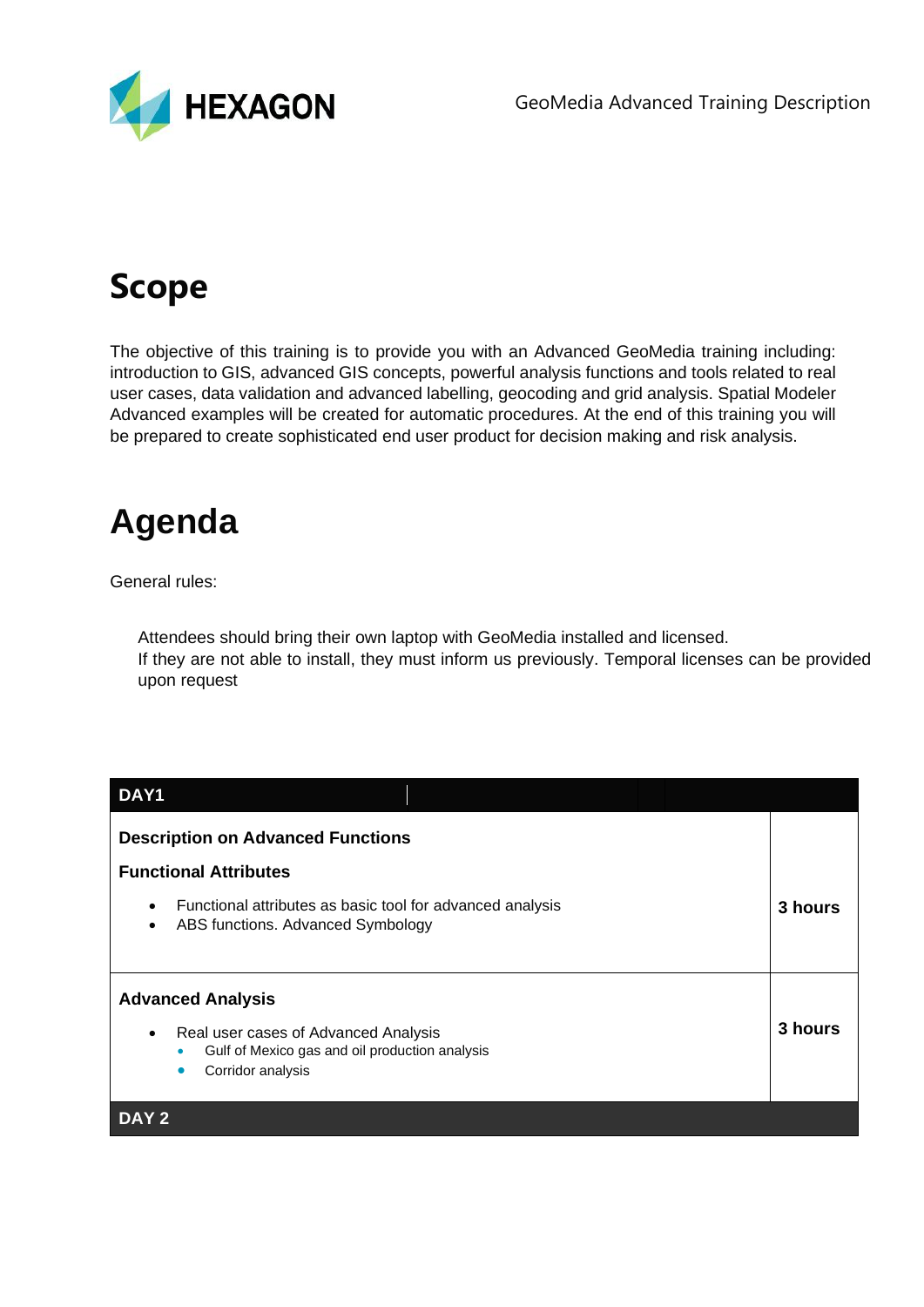

| <b>Advanced Labeling</b>                                                                                                                                                                                                                                                                                                                                                                                                                                                                                                                                                                                                                                            |         |
|---------------------------------------------------------------------------------------------------------------------------------------------------------------------------------------------------------------------------------------------------------------------------------------------------------------------------------------------------------------------------------------------------------------------------------------------------------------------------------------------------------------------------------------------------------------------------------------------------------------------------------------------------------------------|---------|
| Labelling rules and properties<br>$\bullet$<br>Static and dynamic labelling                                                                                                                                                                                                                                                                                                                                                                                                                                                                                                                                                                                         | 2 hours |
| <b>Data Validation Tools</b>                                                                                                                                                                                                                                                                                                                                                                                                                                                                                                                                                                                                                                        | 1 hours |
| <b>Grid Analysis</b><br>Working with grids and lidar data<br><b>Grid Analysis &amp; Workflows</b><br>3D analysis introduction                                                                                                                                                                                                                                                                                                                                                                                                                                                                                                                                       | 3 hours |
|                                                                                                                                                                                                                                                                                                                                                                                                                                                                                                                                                                                                                                                                     |         |
| DAY <sub>3</sub>                                                                                                                                                                                                                                                                                                                                                                                                                                                                                                                                                                                                                                                    |         |
| Geocoding<br>Addresses<br>Address geocoding Index format<br>Geocoding format                                                                                                                                                                                                                                                                                                                                                                                                                                                                                                                                                                                        | 1 hours |
| <b>Spatial Modeler Advanced Real Examples</b>                                                                                                                                                                                                                                                                                                                                                                                                                                                                                                                                                                                                                       | 4 hours |
| Building Spatial Models Using the Spatial Model Editor Utility<br>Review the user interface<br>۰<br>Execute spatial models in the spatial model editor utility<br>۰<br>Construct and configure spatial models<br>٠<br>Using Spatial Models in the GeoWorkspace<br>Review the run spatial model command<br>$\bullet$<br>Post-process the output results of the spatial model<br>۵<br>Manage spatial models with the explorer window<br>Learning About the Feature Operators<br>Review the features data type and feature operators (slides)<br>$\bullet$<br>Experiment with feature analysis operators<br>۰<br>Case studies that use feature operators (slides)<br>۰ |         |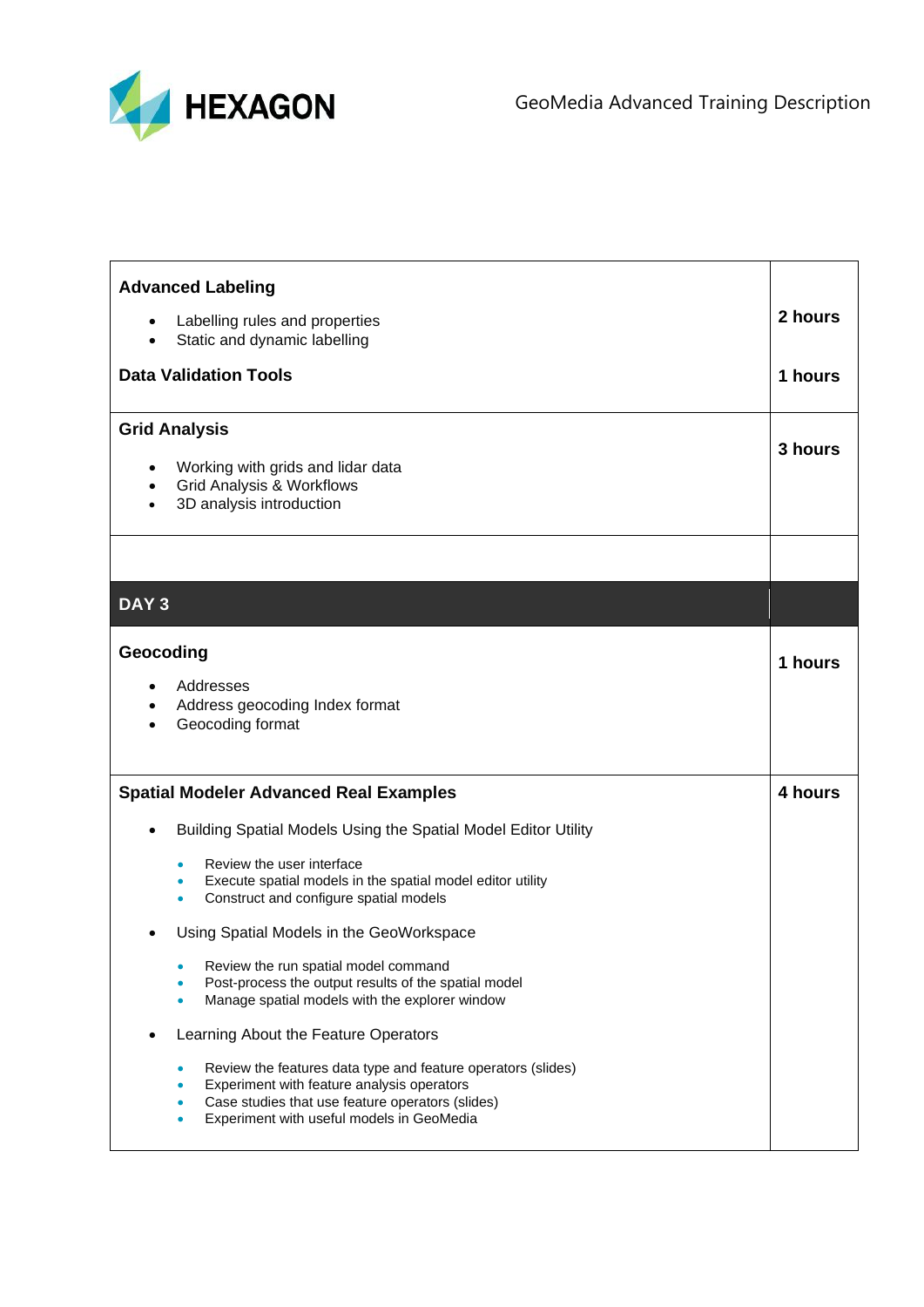

GeoMedia Advanced Training Description

| Wrap up and future decision-making applications | $\vert$ 1 hour |
|-------------------------------------------------|----------------|
|                                                 |                |

## **Prerequisites**

• GM Basic Training

### **Hardware requirements:**

| <b>Supported and Recommended</b> |                                                                                                                              |  |
|----------------------------------|------------------------------------------------------------------------------------------------------------------------------|--|
| Computer/ Processor              | 64-bit: Intel 64 (EM64T), AMD 64, or equivalent<br>$\bullet$                                                                 |  |
| Memory (RAM)                     | 4 GB minimum, 8 GB recommended<br>$\bullet$                                                                                  |  |
| <b>Disk Space</b>                | 10 GB for software<br>$\bullet$<br>Data storage requirements vary by<br>mapping<br>$\bullet$<br>project1                     |  |
| Peripherals                      | Software licensing (Hexagon Geospatial Licensing<br>$\bullet$<br>2020) requires the following:<br>Ethernet card<br>$\bullet$ |  |

#### **Disk space requirements**

2.5 Gb for Software 8 Gb for Data